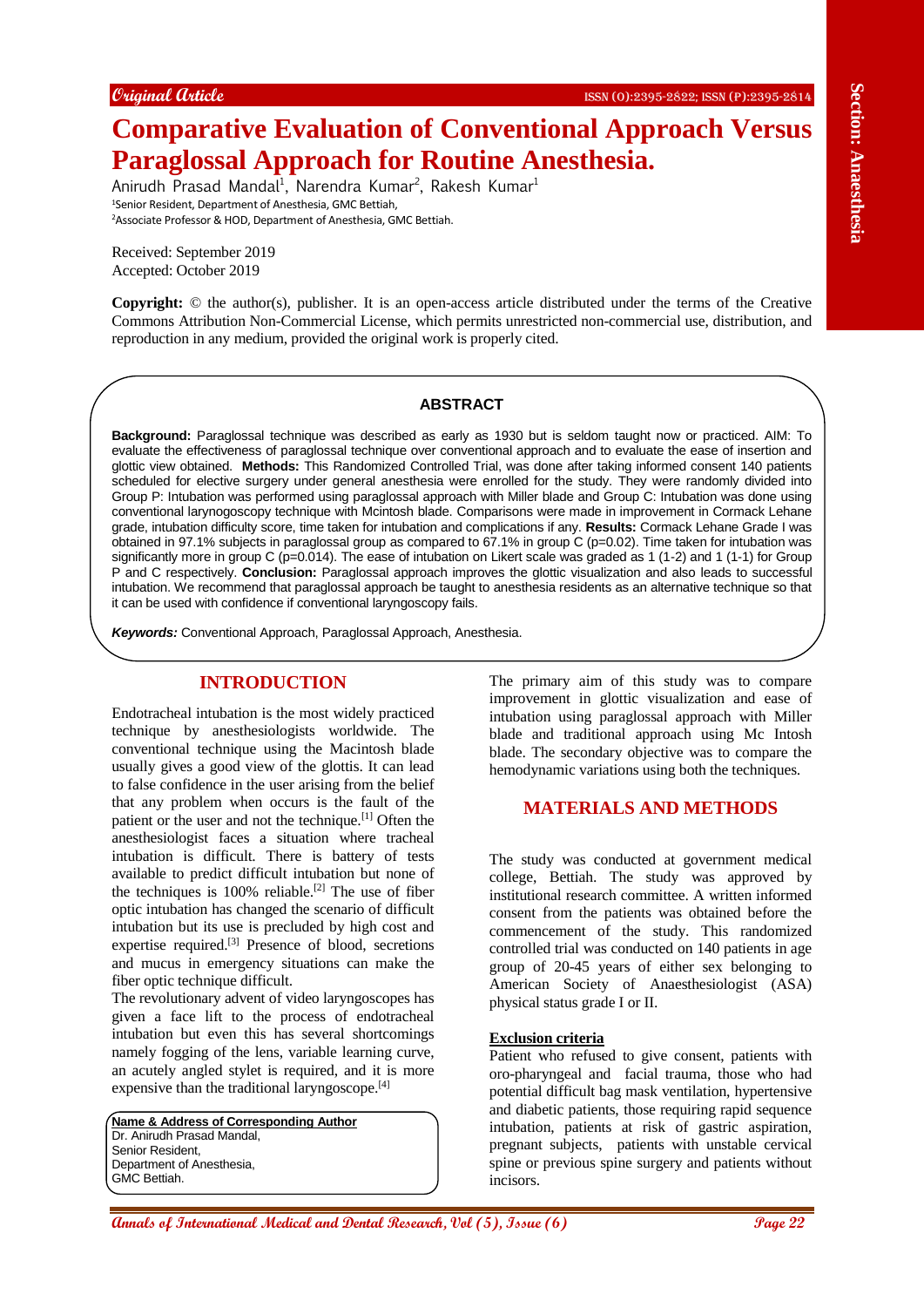#### **Mandal et al; Conventional Approach Versus Paraglossal Approach for Routine Anesthesia**

The patients were divided by computer generated randomization into two equal groups of 70 subjects in each group:

**Group P:** Intubation was performed using paraglossal approach with Miller blade and

**Group C:** Intubation was done using conventional larynogoscopy technique with Mc Intosh blade.

Selected cases underwent routine pre anaesthetic check up and laboratory investigations as per protocol. Pre-operative airway evaluation was done by an unbiased anaesthesiologist who was unaware of the patient's group allocation. This included the Mallampati assessment, thyromental distance, and neck flexion and extension. If the airway was judged to be difficult using the any of these three criteria, the patient was excluded from the study.

Eight hours of fasting was recommended and pre medication with tablet ranitidine 150 mg in night and tablet midazolam 7.5 mg one hour prior to surgery was prescribed to all the subjects.

Following an explanation of the study and informed consent, patients were escorted to the operating room where intravenous line was started and standard monitors were attached. The patient were preoxygenated with 100% oxygen for 3 minutes and induced with iv inj. propofol 1.5 to 2 mg/kg sufficient to lose verbal contact, i/v inj. fentanyl 1.5 µg/kg. Patients were assessed for ease of bag and mask ventilation and then were paralyzed with iv inj. vecuronium bromide 0.1 mg/kg and ventilated for 3 minutes with oxygen, nitrous oxide (40:60) and isofurane (1%). Patient's head was placed on a 7 cm high cushion and manipulations to achieve maximum possible sniffing position were done. Cormack & Lehane grade with Macintosh laryngoscope was recorded in this position by one of the two laryngoscopists involved in the study using either a no 3 or a no 4 blade as deemed suitable by him. No external laryngeal manipulation or aid was taken to improve C&L grade. The view was assigned a class based on the modifed Cormack Lehane (CL) grade 3 (Grade I-Vocal cords visible, Grade II a-Only posterior commissure visible, Grade II b–Only arytenoids visible, Grade III-Only epiglottis visible, Grade IV-No glottic structure visible).

A second laryngoscopist then performed endotracheal intubation. He was kept blind to the finding of the first laryngoscopist. The study group laryngoscope blade was kept ready by the side of the head of the patient. With the count of three, the laryngoscope was picked and introduced using the standard techniques.

Intubation using paraglossal approach with Miller blade

Laryngoscope blade is inserted from the extreme corner of the mouth. An assistant retracts laterally on the cheek and the blade is inserted so that it passes immediately beside the tongue and then next to the tonsillar pillar on the right side of the oropharynx.

**Alternative and the international Medical and The International Medical and The International Medical Annals of The Dental Research (V) a particular and the Control Control Control Control Control Control Control Control** Once the epiglottis is visualised it is gently lifted to expose the vocal cords. The laryngoscope blade remains lateral to the tongue at all times and no attempt is made to bring the blade base toward the midline. In this way the laryngoscope is in a paraglossal position and the endotracheal tube (ETT) is inserted in the lateral aspect of the mouth. The ETT is directed underneath the laryngoscope blade and its natural curvature brings it back up towards the vocal cords as it is advanced. No attempt is made to insert the ETT beside the blade as there is insufficient room to maneuver it successfully to the trachea. Each attempt was timed using a stopwatch. The end point of each insertion was taken when there is bilateral chest movement, square wave on capnograph and SpO2 >95%. Any attempt requiring more than 120 seconds or 3 attempts was termed as failed attempt and alternative method for tracheal intubation was applied immediately and duly recorded. Endotracheal intubations was performed using size 7.0 or 7.5 mm ETT in females and 8.0 or 8.5 mm ETT in males by the anaesthesiologist who had undertaken at least 30 intubations with each technique in manikins and at least 20 intubations in the clinical setting with each laryngoscope before the conduct of this study. All the participants had been performing this technique for over six months. In every alternate case the laryngoscopists switched roles with the instruments.

#### **Maintenance**

The patient was maintained under general anesthesia by giving top ups of inj. vecuronium bromide  $(0.02 \text{ mg/Kg})$ , mixture of 40% oxygen with 60% nitrous oxide and isofurane (1%). At the end of the surgical procedure anaesthesia was discontinued and residual neuromuscular blockade was reversed with  $i/v$  inj. neostigmine (0.05 mg/Kg) and  $i/v$  inj. glycopyrrolate (10 µg/kg).

Data was collected by an independent unblinded observer. The following observations were made: Time taken for intubation was divided into two intervals and recorded as: T1-time taken from mouth opening to insertion of the study blade and T2-time taken from laryngoscopy to achievement of intubation. Intubation Difficulty Scale (IDS) [5]; Interpretation of IDS was done as (0=easy, 1-5 mild difficulty,  $>5$  moderate –severe difficulty and  $\infty$ =impossible intubation); haemodynamic intubation); haemodynamic parameters during laryngoscopy .The laryngoscopist was asked to complete a five-point Likert-style survey to assess his or her overall ease of intubation with both techniques [6] 1=extremely easy, 2=easy, 3=somewhat easy, 4=not very easy, 5=most difficult. Any complication occurring during intubation like fall in saturation SpO2 <95%, dental trauma, esophageal intubation, laryngospasm and mucosal trauma. Any post operative complication like sore throat and hoarseness of voice.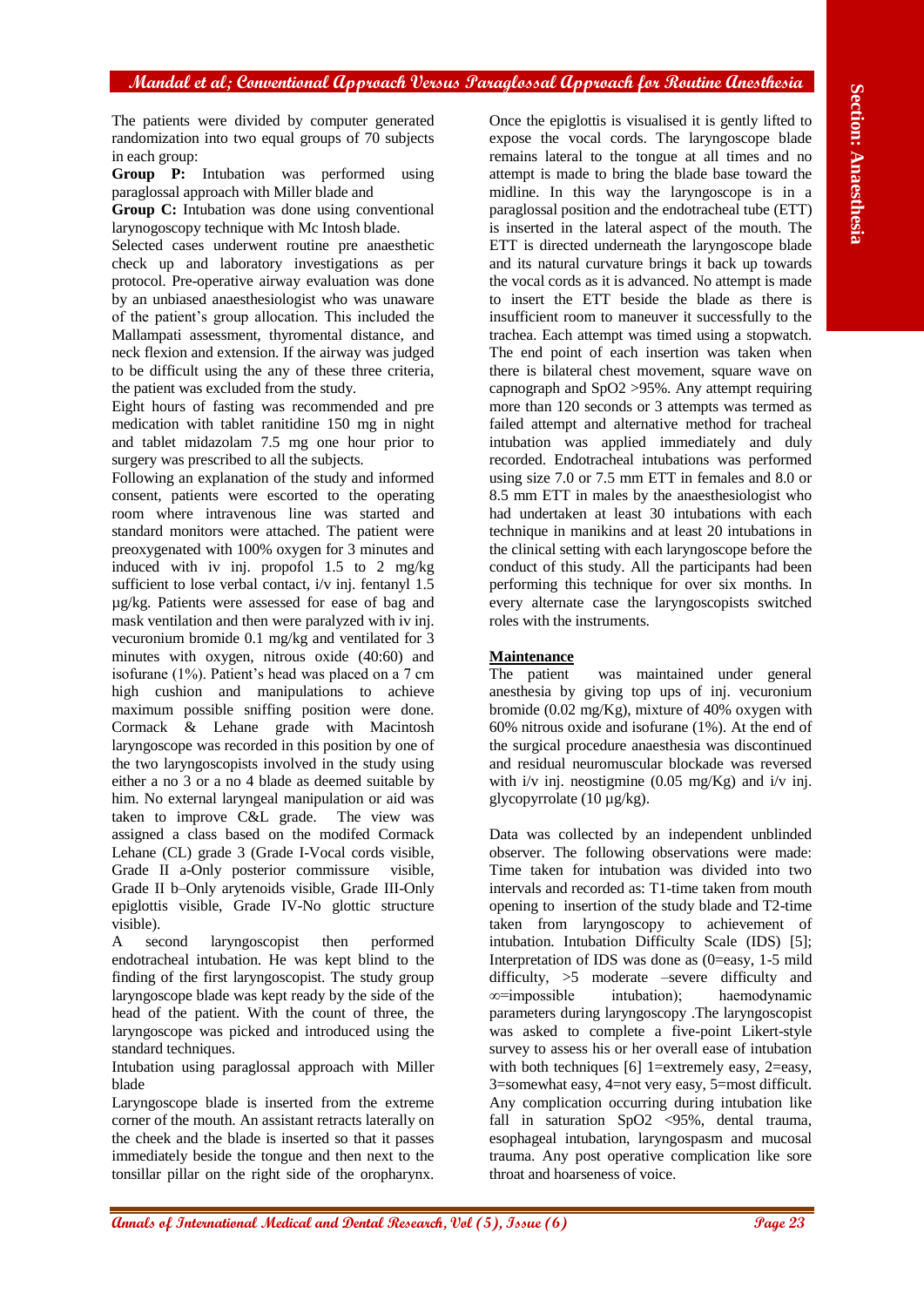#### **Mandal et al; Conventional Approach Versus Paraglossal Approach for Routine Anesthesia**

The data was tabulated and was subjected to statistical analysis using SPSS (Statistical Package for Social Analysis ) version 10.

## **RESULTS**

A total of 140 patients were included in the study. There were no exclusions after the recruitment. Demographics, including age, sex and Mallampati score were compared and were similar in both groups [Figure 1&2].



**Figure 1: Demographics of Group p**



**Annals of Ann and School Control in the section of Ann and School Control in the section of Ann and School Control in the section of Ann and School Control in the section of Ann and School Control in the section of Ann a** All the patients were easy to ventilate and there were no failed intubations. 85% of the subjects were intubated in the first attempt. In group C two subjects were intubated in third attempts, both the patients had CL grade IIIA. The time taken for laryngoscopy and intubation TI and T2 respectively was significantly reduced in group  $P$  ( $p<0.05$ ). Using paraglossal approach ease of insertion as assessed by Likert scale was 81.4% while with traditional approach was 70% [Table 1]. The paraglossal approach significantly reduced the median IDS score [Table 2]. Cormack Lehane Grade I was obtained in 97.1% (68) subjects in paraglossal group as compared to 67.1% (47) in group C. Fewer maneuvers were required with paraglossal approach to improve glottic exposure compared to conventional approach. Hemodynamic responses to laryngoscopy were within expected limits. In group P only complication recorded was esophageal intubation in 1 subject while in group C 1 subject sufered mucosal trauma, one esophageal intubation while 7 patients complained of sore throat postoperatively. However, there were no serious complications observed during this study.

**Table 1: Intubation details**

| Tavit 1. Mituvativli uttalis               |                |                 |         |  |
|--------------------------------------------|----------------|-----------------|---------|--|
|                                            | <b>Group P</b> | Group C         | p-value |  |
| Grade I/IIA/IIB/<br>CL.<br>Ша              | 39:17:9:5      | 39:21:7:3       |         |  |
| Time for laryngoscopy                      | $8.43 + -1.9$  | $12.03+$<br>4.6 | 0.00    |  |
| for intubation<br>Time<br>$mean + SD)$ Sec | $28+1.46$      | $29.74 + -2.8$  | 0.014   |  |
| Complications                              |                | Q               |         |  |
| Likert scale $(1:2:3:4)$                   | 57:7:3:3       | 49:7:6:8        |         |  |

| Table 2: Comparision of difficulty in intubation          |                |                |                |  |
|-----------------------------------------------------------|----------------|----------------|----------------|--|
| Variable                                                  | <b>Group P</b> | Group C        | <b>P-Value</b> |  |
| <b>No. Of Attempts</b>                                    |                |                |                |  |
| 1                                                         | 60             | 59             | P > 0.05       |  |
| $\overline{2}$                                            | 10             | 9              |                |  |
| 3                                                         | $\Omega$       | $\overline{c}$ |                |  |
| No. Of Operators                                          |                |                |                |  |
| 1                                                         | 68             | 67             | P > 0.05       |  |
| $\overline{2}$                                            | $\mathfrak{D}$ | 3              |                |  |
| No Of Alternative Technique                               |                |                |                |  |
| 1                                                         | 68             | 66             | P > 0.05       |  |
| $\mathfrak{D}$                                            | $\mathfrak{D}$ | 4              |                |  |
| Glottis Exposure Cormack Lehane Grade                     |                |                |                |  |
| 1                                                         | 68             | 43             |                |  |
| 2A                                                        | $\overline{c}$ | 15             |                |  |
| 2B                                                        |                | 6              |                |  |
| 3A                                                        |                | $\mathcal{R}$  |                |  |
| Lifting Force Required During Surgery                     |                |                |                |  |
| Normal                                                    | 63             | 53             | P > 0.05       |  |
| <b>Increased</b>                                          | 7              | 17             |                |  |
| Laryngeal Pressure Applied For Optimizing Glottis Opening |                |                |                |  |
| N <sub>o</sub>                                            | 62             | 42             | P > 0.05       |  |
| Yes                                                       | 8              | 28             |                |  |
| Position Of Vocal Coed                                    |                |                |                |  |
| Abducted                                                  | 70             | 70             | P < 0.05       |  |

#### **DISCUSSION**

The Miller laryngoscope was introduced in 1941 for endotracheal intubation and the paraglossal approach was described by Magill in 1930, but at present this technique is rarely used or taught.[7]

We observed that the laryngoscopy with the Miller blade using paraglossal approach improved Cormack Lehane grade more than the Macintosh blade with conventional approach and this observation is in accordance with those of other investigators. The difference in the glottic visualization using different blades has been explained by Racz GB.[8] With Macintosh blade the curvature of the blade acts as a visual hill interrupting the line of sight called the crest of the hill effect whereas with the volume of tissue required to be displaced to obtain the view is longer.

The use of paraglossal technique with straight blade improves visualization due to reduction of soft tissue compression (central component of line of sight). The straight blade overcomes the intrusion of curvature of Mc-Intosh blade into line of sight. Improved view by extension of head is possible with use of straight blade but not by curved blade.<sup>[9]</sup> Previous studies have reported that good laryngeal view with the intubating device does not equate with ease of intubation which is in contrast to our study as we used paraglossal approach.<sup>[10,11]</sup>